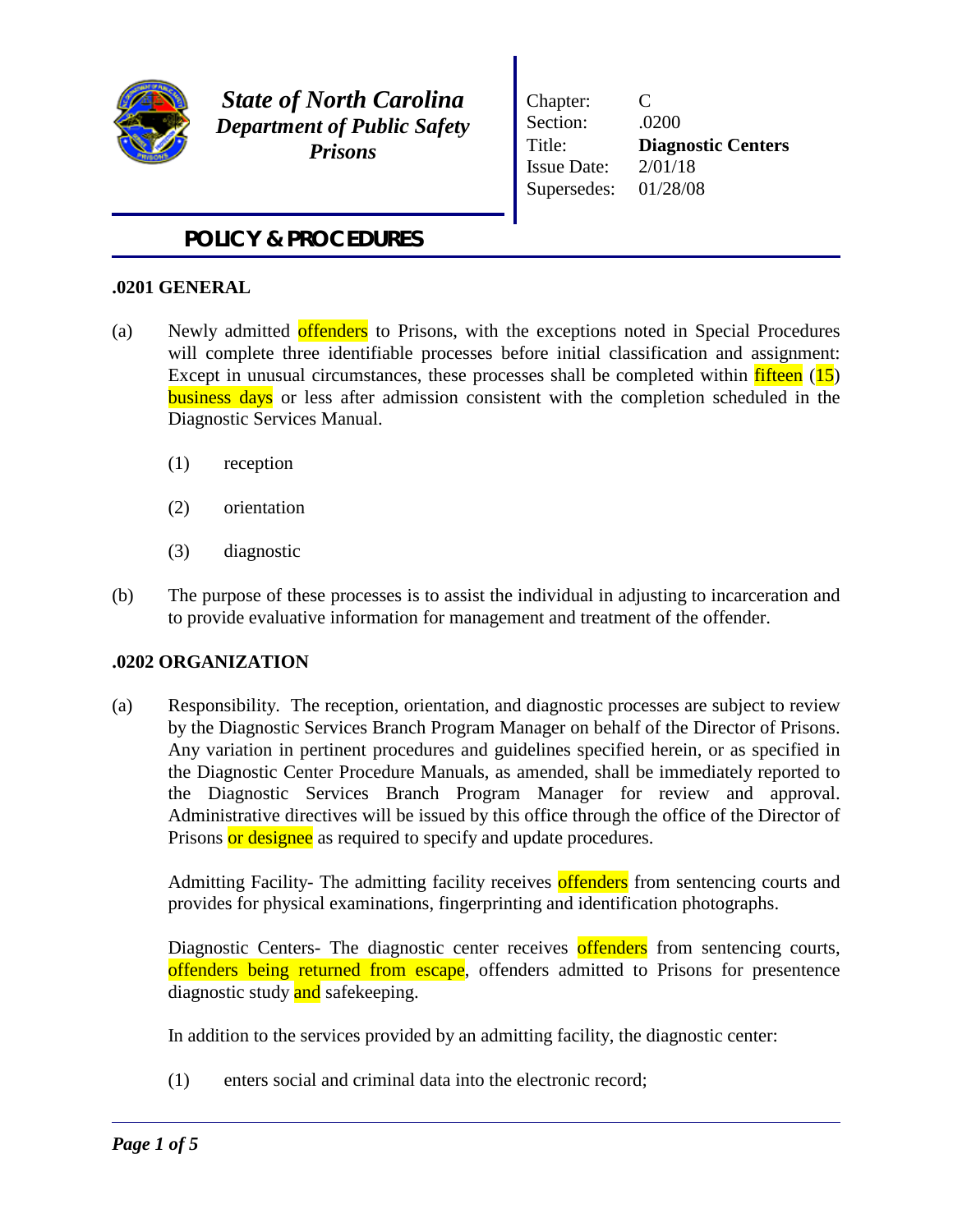- (2) administers and scores psychometric tests;
- (3) provides casework services for crisis intervention as necessitated by immediate problems of or with an **offender** being processed;
- (4) evaluates each case to identify crime-related problems, correctional goals, need for outer controls, and other factors relating to the classification process.
- (5) administers the Risk Needs Assessment (RNA).
- (b) A diagnostic center must provide psychological examination services, psychiatric evaluations, professional casework services, and case evaluations by personnel professionally qualified to interpret reports from the various professional disciplines. This information is made into a classification action on which crime-related problem identification and correctional intervention may be based. The Diagnostic Center staff must meet minimum specifications of state personnel and standards established by the Diagnostic Services Branch Program Manager and approved by the Director of Prisons.
- (c) Procedure for **auditing** a Diagnostic Center. Each center will be **audited** annually based on standards established by the Diagnostic Services Branch Program Manager as approved by the Director of Prisons.

### **.0203 PROCEDURE**

- (a) Admission. These procedures outline the essential functions which must be performed in the initial admission of an **offender** to Prisons. Only those facilities which are designated as having diagnostic centers are permitted to receive new admissions. The following apply:
	- (1) Offender Criteria. The criteria for accepting offenders are based upon age, sex, type of offense, and length of sentence. In general, a minimum custody facility cannot accept a felon, and a medium custody or close custody facility cannot accept a misdemeanant. Specific guidelines are as follows:

### **Diagnostic Services Locations**

| <b>NC Corr. Institution for Women</b> | 3010 | All female felon offenders and felon |
|---------------------------------------|------|--------------------------------------|
| Raleigh, NC                           |      | safekeepers. All female misdemeanant |
|                                       |      | and CRV offenders with medical and   |
|                                       |      | mental health issues.                |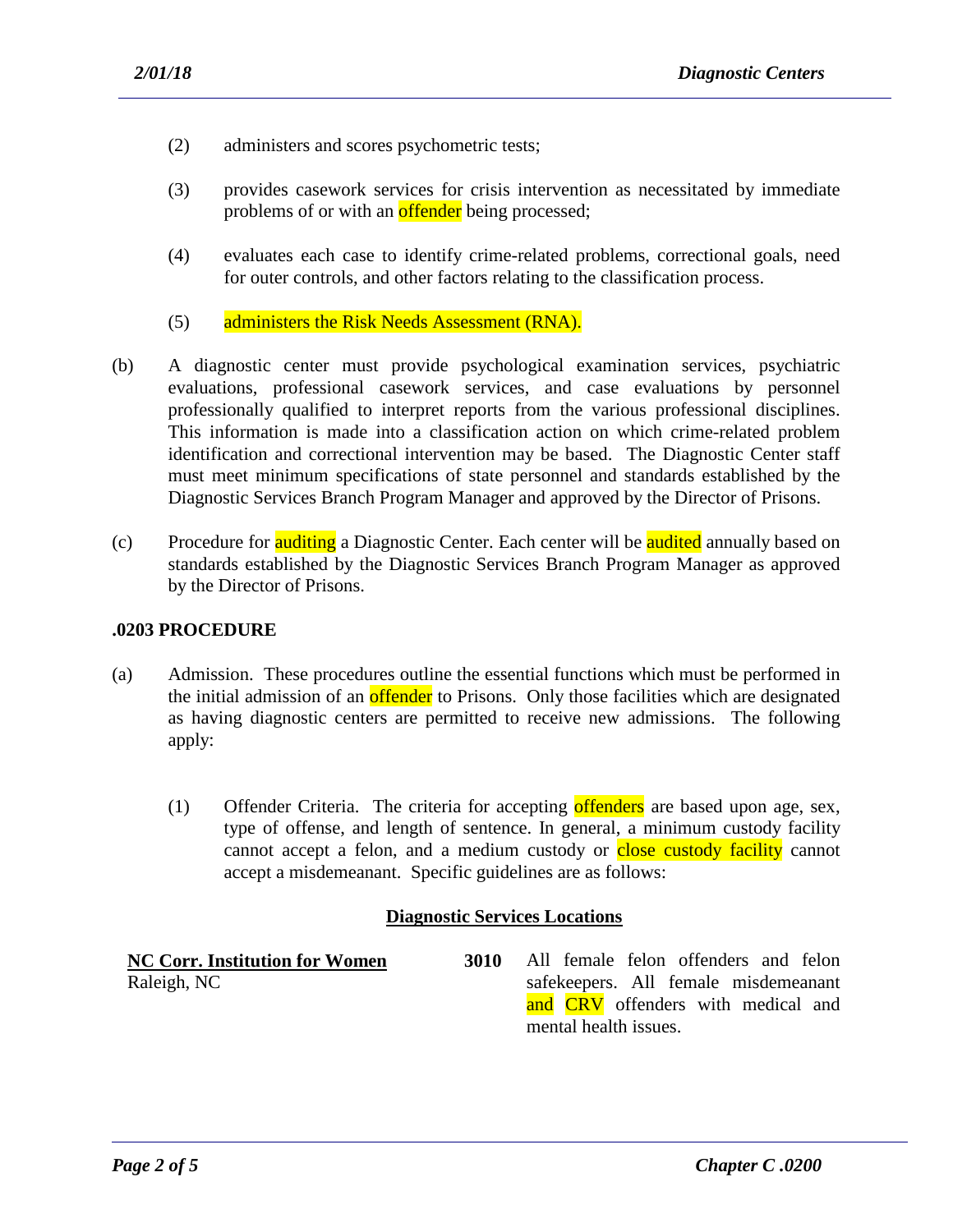| <b>Central Prison</b><br>Raleigh, NC                              | 3100        | All male felon offenders, with Death<br>Sentences. All male Safekeepers, ages 22<br>years and older as well as inpatient<br>medical and mental health.                                                                                                |
|-------------------------------------------------------------------|-------------|-------------------------------------------------------------------------------------------------------------------------------------------------------------------------------------------------------------------------------------------------------|
| <b>Piedmont Correctional Institution</b><br>Salisbury, NC         | 3500        | Male felon and misdemeanant offenders<br>from Western/Piedmont counties, age 22<br>and older.                                                                                                                                                         |
| <b>Craven Correctional Institution</b><br>Vanceboro, NC           | 3085        | offenders<br>Male<br>felon<br>from<br>Eastern/Central counties ages 22 and<br>older.                                                                                                                                                                  |
| <b>Polk Correctional Institution</b><br>Butner, NC                | 3980        | All male felons ages $19-21$ . All felon<br>safekeepers ages 18-21 except impatient<br>medical/mental health.                                                                                                                                         |
| <b>Eastern Correctional Institution</b><br><b>Maury</b> , NC      | <b>3400</b> | Female<br><b>CRV</b><br><b>offenders</b><br>except<br>medical/mental health                                                                                                                                                                           |
| <b>Foothills Correctional Institution</b><br><b>Morganton, NC</b> | 3720        | All male felon offenders ages 17 years<br>and younger. All male misdemeanant<br>offenders 13 to 17. All felon Safekeepers<br>17 years and younger. All Safekeeper<br>diversions from Polk CI for medical and<br>mental health purposes ages 18 to 22. |

- (2) Offenders referred from escape will be referred to the designated felon or misdemeanant diagnostic center for reprocessing after disciplinary and/or legal procedures have been completed. Adult male felon offenders returned from a minimum or medium custody escape will be processed at Piedmont or Craven Diagnostic Centers. Youthful felon offenders who escape from minimum or medium custody will be received at Polk Diagnostic Centers. Felons escaping or attempting to escape from close custody will be received at Central Prison to await disciplinary and legal proceedings, diagnostic processing, and reclassification.
- (3) The parole revocation process requires that a hearing be held or waived prior to being accepted into the Prisons. After completion of the parole revocation hearing, parole violators will be processed at the appropriate diagnostic centers in accordance with sentence guidelines specified in this policy. Time remaining to be served will be a factor in referring an offender to a particular center.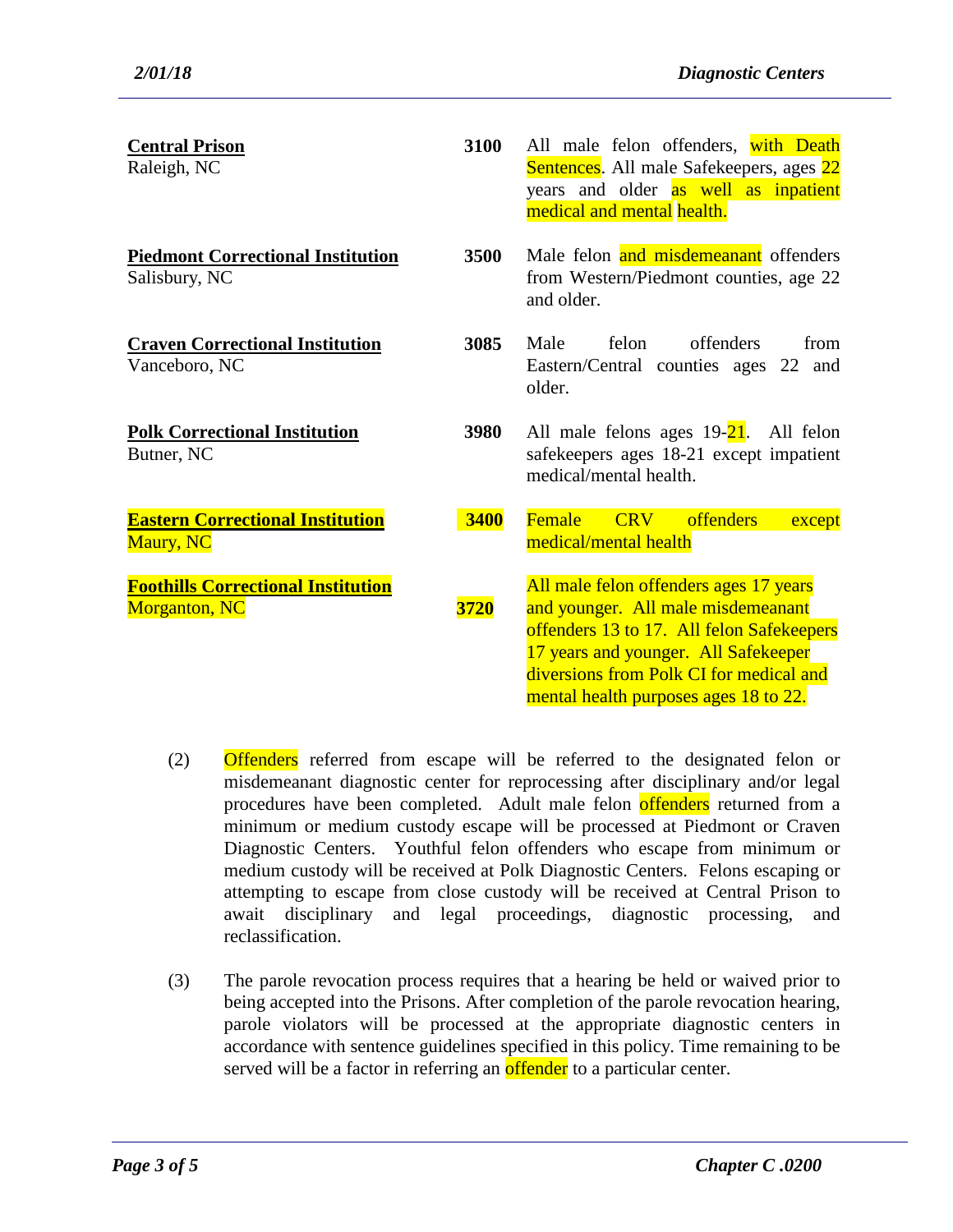- (4) Commitment Receipt. A true copy of the sentencing court's commitment, complete with the court's impressed seal and certification, must be received prior to admission.
- (5) Personal Property. Personal property will be obtained, recorded, and processed in a manner consistent with departmental regulations.
- (6) Search. A strip search will be conducted and any contraband confiscated and reported as provided in division regulations.
- (7) Dress. Offenders will dress in appropriate prison clothing.
- (8) Arrival Confirmation. The new admissions arrival will be noted in the electronic record.
- (9) Identification. Appropriate measures will be taken to accurately identify all offenders. These measures include completion of OR10 and OR11 screens, fingerprints, photographs, and necessary distribution of this data.
- (10) Physical Exam. The admitting facility will perform a physical examination of all newly admitted offenders as specified in division regulations.
- (b) Orientation. Newly admitted offenders will be assisted by staff in adjusting to the prison environment. Orientation will be conducted in offender groups with an explanation of the rules, penalties, disciplinary procedures, and how to obtain health services being provided. A description of the **offender's** current situation, the diagnostic and classification process, custody levels, and a summary of available programs and work will also be provided.
- (c) Diagnostic. The diagnostic portion of the process involves professional evaluation of the offender to identify security requirements, crime-related problems, correctional goals, and required correctional intervention. The following will be accomplished:
	- (1) Psychometric Testing. Psychometric tests approved by Prisons will be administered, scored, and interpreted.
	- (2) Social History Data. Relevant background information will be accumulated, recorded, and interpreted and entered into the electronic record in accordance with operational procedures.
	- (3) Interviewing and Counseling. To obtain pertinent information for effective classification decision making and to assist the **offender** in making an adequate adjustment to incarceration, interviewing and counseling will be performed by qualified staff.